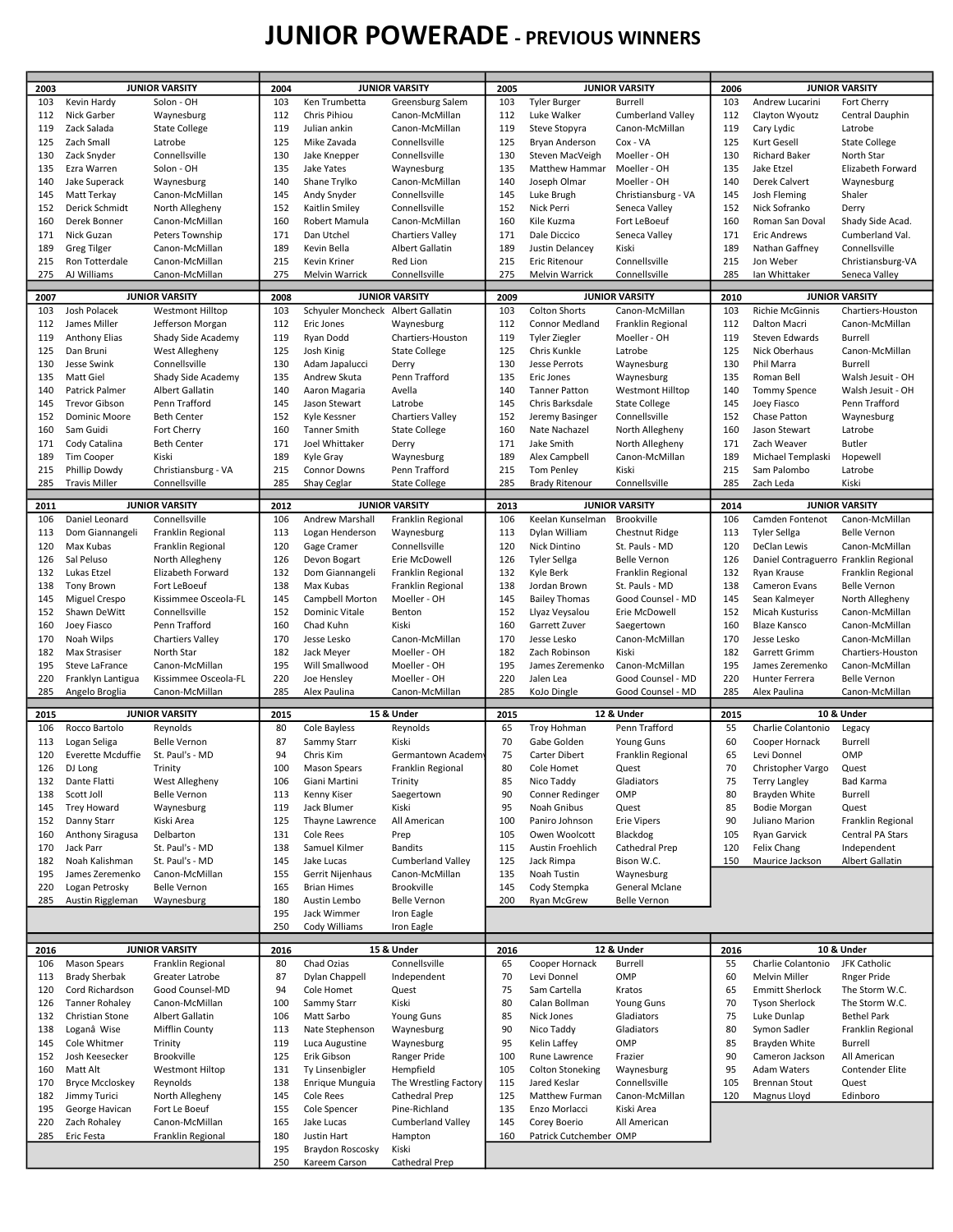## JUNIOR POWERADE - PREVIOUS WINNERS

| 2017       |                              | <b>JUNIOR VARSITY</b>                 | 2017           |                                          | 15 & Under                          | 2017      |                                                 | 12 & Under                    | 2017     |                                             | 10 & Under                           |
|------------|------------------------------|---------------------------------------|----------------|------------------------------------------|-------------------------------------|-----------|-------------------------------------------------|-------------------------------|----------|---------------------------------------------|--------------------------------------|
| 106        | Dylan Chappell               | Seneca Valley                         | 80             | Chase Burke                              | Benton                              | 65        | Giavonie Schipani                               | Angle Elite                   | 60       | Garrett Johnson                             | Intensity                            |
| 113        | Dom Giordano                 | Kiski Area                            | 87             | Hunter Robison                           | General McClane                     | 70        | Parker Sentipal                                 | Burgettstown                  | 65       | Santino Sloboda                             | OMP                                  |
| 120        | Alex Kightlinger             | Saegertown                            | 94             | Mac Church                               | Waynesburg                          | 75        | <b>Gregory Shaulis</b>                          | Quest                         | 70       | <b>Melvin Miller</b>                        | Ranger Pride                         |
| 126        | Kaden Berger                 | Reynolds                              | 100            | Cole Homet                               | Quest                               | 80        | Hunter Gould                                    | Conneaut                      | 75       | <b>Emmitt Sherlock</b>                      | The Storm                            |
| 132        | Dawson Bartholome Saegertown |                                       | 106            | Rocco Welsh                              | Waynesburg                          | 85        | Moses Eads                                      | Mahidra                       | 80       | Lukas Zalota                                | Media                                |
| 138        | Eli Brinsky                  | South Fayette                         | 113            | Nicholas Salerno                         | Mat Factory                         | 90        | Nick Jones                                      | Gladiators                    | 85       | <b>Brady Collins</b>                        | 4M                                   |
| 145        | Magnus Speal                 | Hempfield                             | 119            | <b>Trevor Weyandt</b>                    | <b>Chestnut Ridge</b>               | 95        | Mason Gibson                                    | Ranger Pride                  | 90       | Gabe Kubasky                                | One Shot                             |
| 152        | <b>Michael Bates</b>         | Moon                                  | 125            | Jared Keslar                             | Connellsville                       | 100       | Eddie Neitenbach                                | Samson                        | 95       | Roan Tustin                                 | Waynesburg                           |
| 160        | Colin Murray                 | Kiski                                 | 131            | Grant Mackay                             | Pitt Bull                           | 105       | Shawn Taylor                                    | North Allegheny               | 105      | Hunter Goelz                                | <b>Bethel Park</b>                   |
| 170        | Evan Miller                  | Canon-McMillan                        | 138            | Ryan Weyandt<br>Erik Gibson              | Ranfer Pride                        | 115       | <b>Bodie Morgan</b>                             | Quest                         | 120      | Bradyn Mcconneha Prodigy                    |                                      |
| 182        | Patrick Johnson              | Seneca Valley                         | 145            | <b>Braden Welch</b>                      | Ranfer Pride                        | 125       | Jason Ross, Jr.                                 | Wheeling                      | 150      | <b>Isaac Martin</b>                         | Wheeling                             |
| 195        | Justin Cramer                | Hempfield                             | 155            |                                          | Shamrock                            | 135       | Jonny Slaper                                    | Westshore                     |          |                                             |                                      |
| 220        | Chad Metikosh                | <b>Belle Vernon</b>                   | 165            | Cole Weightman                           | <b>Belle Vernon</b>                 | 145       | Zach Evans                                      | LHWC                          |          |                                             |                                      |
| 285        | Cole English                 | Oak Glen - WV                         | 180<br>195     | Logan Harmon                             | Mat Factory                         | 160       | Noah Palivoda                                   | CMC                           |          |                                             |                                      |
|            |                              |                                       | 250            | Kolby Franklin                           | 4M<br><b>Butler</b>                 |           |                                                 |                               |          |                                             |                                      |
|            |                              |                                       |                | Shawndell Zapata                         |                                     |           |                                                 |                               |          |                                             |                                      |
| 2018       |                              | <b>JUNIOR VARSITY</b>                 | 2018           |                                          | 15 & Under                          | 2018      |                                                 | 12 & Under                    | 2018     |                                             | 10 & Under                           |
| 106        | Chad Ozias                   | Connellsville                         | 80             | Andrew Binni                             | Canon-McMillan                      | 66        | <b>Grey Burnett</b>                             | Burnett Trained W.C.          | 56       | Chase Karenbauer                            | <b>Bad Karma</b>                     |
| 113        | Cole Bayless                 | Reynolds                              | 87             | Nehemiah Sanderfer Westshore W.C.        |                                     | 72        | <b>Melvin Miller</b>                            | Ranger Pride                  | 62       | Malcolm Lee                                 | Powerhouse W.A.                      |
| 120        | Nico Williams                | Greensburg Salem                      | 94             | Levi Donnel                              | OMP                                 | 78        | Chase Van Hoven                                 | Powerhouse W.A.               | 68       | <b>Brooks Blasko</b>                        | Sha                                  |
| 126        | Wade Smith                   | Parkersburg South-WV                  | 100            | Gabriel Bertoldi                         | Capital City W.A.                   | 84        | <b>Gunner Andrick</b>                           | Independent                   | 74       | Nolan Rice                                  | One Shot W.C.                        |
| 132        | Cody Trout                   | <b>Chartiers Valley</b>               | 106            | Mason Gibson                             | Ranger Pride                        | 90        | George Campbell                                 | Glendale                      | 80       | Jake Hughes                                 | <b>Beaver Local</b>                  |
| 138        | Caden Leighty                | Seneca Valley                         | 113            | Dylan Evans                              | Quest                               | 96        | Moses Eads                                      | Mahindra                      | 88       | Kai Vielma                                  | One Shot W.C.                        |
| 145        | Jared Curcio                 | Kiski Area                            | 119            | JT Chance                                | 216 W.C.                            | 102       | Hunter Hohman                                   | OMP                           | 96       | Jayden Imler                                | Chestnut Ridge                       |
| 152        | <b>Brady Leczo</b>           | North Allegheny                       | 125            | <b>Colin Dupill</b>                      | Powerhouse W.A.                     | 108       | Adam Waters                                     | Malvern W.C.                  | 105      | James Payne                                 | Competitive Edge                     |
| 160        | Johnny Shanahan              | Canon-McMillan                        | 131            | Patrick Jordon                           | Powerhouse W.A.                     | 116       | Lonzy Vielma                                    | One Shot W.C.                 | 120      | Braydyn McConneha Prodigy W.A.              |                                      |
| 170        | Danny McCarthy               | Burrell                               | 138            | Rune Lawrence                            | Frazier                             | 124       | Connor Yoder                                    | North Star                    | 150      | Danarii Mickel                              | Team Erie                            |
| 182        | Nikko Martini                | Trinity                               | 145            | <b>Riley Robell</b>                      | Central Dauphin                     | 132       | Jake Conroy                                     | Phoenix W.C.                  |          |                                             |                                      |
| 195        | Josh Sarasnick               | <b>Chartiers Valley</b>               | 155            | Grant Mackay                             | Tiger W.C.                          | 140       | Hayden Fosnaught                                | Valley                        |          |                                             |                                      |
| 220        | Evan Miller                  | Reynolds                              | 165            | Corey Boerio                             | Greater Latrobe                     | 180       | Porter Brooks                                   | Saegertown                    |          |                                             |                                      |
| 285        | Rocco John Daniello Reynolds |                                       | 180            | Ryan Hamer                               | <b>Belle Vernon</b>                 |           |                                                 |                               |          |                                             |                                      |
|            |                              |                                       | 195            | <b>Bryce Rafferty</b>                    | Brookville                          |           |                                                 |                               |          |                                             |                                      |
|            |                              |                                       | 250            | Dale Moehring                            | <b>Young Guns</b>                   |           |                                                 |                               |          |                                             |                                      |
|            |                              |                                       |                |                                          |                                     |           |                                                 |                               |          |                                             |                                      |
| 2019       |                              | <b>JUNIOR VARSITY</b>                 | 2019           |                                          | 15 & Under                          | 2019      |                                                 | 12 & Under                    | 2019     |                                             | 10 & Under                           |
| 106        | <b>Tyler Chappell</b>        | Seneca Valley                         | 80             | Darius McMillan                          | Peters Township                     | 72        | <b>Dominic Deputy</b>                           | Chestnut Ridge                | 56       | Jack Stonebraker                            | Gladiators                           |
| 113        | Nate Jones                   | Waynesburg                            | 87             | Louie Gill                               | <b>Young Guns</b>                   | 78        | <b>Liston Seibert</b>                           | Perry W.C.                    | 62       | Cohen Reer                                  | <b>Burnett Trained</b>               |
| 120        | Ben Pekarcik                 | Franklin Regional                     | 94             | Andrew Binni                             | Quest                               | 84        | Connor Killion                                  | <b>Cumberland Valley</b>      | 68       | Zach Rehak                                  | Thomas Jefferson                     |
| 126        | Dalton O'Neil                | Franklin Regional                     | 101            | Terry Langley, Jr.                       | 216 W.C.                            | 90        | Chase McKenna                                   | The Wrestling Factory         | 74       | Dawson Shaffer                              | All American                         |
| 132        | Kaleb Miller                 | Chestnut Ridge                        | 108            | Nick Jones                               | Gladiators                          | 96        | Rook Smith                                      | Quest                         | 80       | Greyson Music                               | Team Nauman                          |
| 138        | <b>Andrew Gonzales</b>       | Trinity                               | 115            | <b>Gunnar Myers</b>                      | Mat Assassins                       | 102       | Jack Berry                                      | Prodigy W.C.                  | 88       | Alek Palko                                  | Jefferson Morgan                     |
| 145        | Jack Moyer                   | Chestnut Ridge                        | 122            | Gabriel Ruggieri                         | Connellsville                       | 108       | <b>Tyson Seesholtz</b>                          | 216 W.C.                      | 96       | Mario Hutcherson                            | <b>Young Guns</b>                    |
| 152        | Gavyn Beck                   | Franklin Regional                     | 130            | Lonzy Vielma                             | Connellsville                       | 116       | <b>Ethan Higgins</b>                            | <b>Bethel Park</b>            | 105      | <b>Brydon Feister</b>                       | <b>Warner Elite</b>                  |
| 160        | Jordan Decarmen              | Reynolds                              | 138            | Ryan Garvick                             | Team Nauman                         | 124       | Chase Miller                                    | Virginia Elite                | 120      | Cadyn Crawford                              | Burrell                              |
| 170        | Eli Makel                    | Waynesburg                            | 145            | Cael Nicolella                           | Quest                               | 132       | Aiden Peterson                                  | Westshore                     | 150      | Aris Haniotes                               | Gladiators                           |
| 182        | <b>Tyler Yuricj</b>          | Seneca Valley                         | 155            | Wyatt Schmucker                          | Latrobe                             | 140       | Roan Tustin                                     | Waynesburg                    |          |                                             |                                      |
| 195        | <b>Carter Dilts</b>          | Kiski Area                            | 170            | <b>Brock Kehler</b>                      | Toss                                | 180       | Danarii Mickel                                  | Cathedral Prep                |          |                                             |                                      |
| 220        | Oscar Lemus                  | Parkersburg South-WV                  | 190            | Ayden Morris                             | Patriots W.C.                       |           |                                                 |                               |          |                                             |                                      |
| 285        | Gavin Thompson               | Brockway                              | 250            | Aidian Focklet                           | Warner Elite                        |           |                                                 |                               |          |                                             |                                      |
|            |                              |                                       |                |                                          |                                     |           |                                                 |                               |          |                                             |                                      |
| 2020       |                              | <b>JUNIOR VARSITY</b>                 | 2020           |                                          | 15 & Under                          | 2020      |                                                 | 12 & Under                    | 2020     |                                             | 10 & Under                           |
| 106        | Owen Klodowski               | Baldwin<br>Mwc                        | 80<br>87       | Karson Brown<br>Carter Beck              | West Shore W.C.<br><b>Bad Karma</b> | 66        | Carter Smith<br>Chase Sudano                    | <b>Burnett Trained</b>        | 56       | Jaxon Holtz<br>Lawson Sparks                | Arsenal<br><b>Bad Karma</b>          |
| 120<br>126 | Grey Riley<br>Aiden Beam     | Norwin                                | 94             | Nico Fanella                             | All American W.C.                   | 72<br>78  | Emilio Albanese                                 | The Tribe<br>Emmaus           | 62<br>68 | Carter Smith                                | <b>Burnett Trained</b>               |
| 132        | Jax Bowers                   |                                       |                |                                          |                                     |           |                                                 |                               |          |                                             |                                      |
| 138        |                              |                                       |                |                                          |                                     |           |                                                 |                               |          |                                             |                                      |
| 145        |                              | Bison W.C.<br>Norwin                  | 101            | Adam Butler                              | West Shore W.C.                     | 84<br>90  | <b>Brady Slicker</b><br>Dawson Shaffer          | <b>Bad Karma</b>              | 74       | Cruz Little<br>Jax Brentzel                 | Scanlan W.A.                         |
|            | Luke Weyandt                 |                                       | 108            | Jayveon Clinton                          | Burnett Trained W.C.                |           |                                                 | All American W.C.             | 80       |                                             | Penn Trafford                        |
| 152        | Ryan Nazari<br>Landen Simms  | <b>Ellwood City</b><br>Canon McMillan | 115<br>122     | Joseph Sanderfer<br>Marshall Geckler     | West Shore W.C.<br>Perry W.C.       | 96<br>102 | <b>Blake Frantz</b><br>Alek Palko               | Wadsworth<br>Jefferson Morgan | 88<br>96 | <b>Troy Scott</b><br><b>Brendan Davies</b>  | Felix Wres. Acad.<br>West Shore W.C. |
| 160        | Connor Jacobs                | Mat Factory                           | 130            | Cael Weidemoyer                          | Faith Christian Acad.               | 108       | Carter Morvay                                   | North Hills                   | 105      | Chaney Lewis                                | D1                                   |
| 172        | Ryan Bachar                  | Penn Trafford                         | 138            | Lonzy Vielma                             | Oswc                                | 116       | Zack Aquila                                     | Arsenal                       | 120      | Eli Phillips                                | Red Land                             |
| 189        | <b>Trevor Slider</b>         | Malvern H.S.                          | 145            | Jarrel Miller                            | West Shore W.C.                     | 124       | Zachary Caldwell                                | Cobra                         | 150      | <b>Bradley DiMiglio</b>                     | Quakertown W.C.                      |
| 215        | Jake Barbabella              | Avonworth                             | 155            | Braedon Welsh                            | Trinity                             | 132       | Jaccob Stoner                                   | Chambersburg                  |          |                                             |                                      |
| 285        | Garrett Bidwell              | Windsor Black Knights                 | 170            | Brenan Morgan                            | OMP                                 | 140       | Justin Lowery                                   | Scanlan W.A.                  |          |                                             |                                      |
|            |                              |                                       | 190            | Mason Keiper                             | Biglerville                         | 180       | Kyle Scott                                      | 4M                            |          |                                             |                                      |
|            |                              |                                       | 210            | Kolton Wilkinson                         | Rhino W.C.                          |           |                                                 |                               |          |                                             |                                      |
|            |                              |                                       | 250            | <b>Brock Beach</b>                       | Northern Bedford                    |           |                                                 |                               |          |                                             |                                      |
|            |                              |                                       |                |                                          |                                     |           |                                                 |                               |          |                                             |                                      |
| 2020       |                              | 8 & Under                             | 2020           |                                          | <b>Girls Elementary</b>             | 2020      |                                                 | <b>Girls Junior High</b>      | 2020     |                                             | <b>Girls High School</b>             |
| 48         | Easton Egan                  | <b>Burnett Trained W.C.</b>           | 54-60          | Gianna Allen                             | All American W.C.                   | 71-89     | Anaiah Kolesar                                  | NE Bradford                   |          | 103-114 Patron Plummer                      | Chestnut Ridge                       |
| 52         | Maximus Sako                 | West Shore W.C.                       | 61-65          | Lyric Hetzer                             | Supreme W.O.W                       | 92-109    | Lane Fordyce                                    | The Compound                  |          | 116-125 Joelle Scott                        | Bad Karma                            |
| 56<br>60   | Jake Sparks<br>Marcus George | Connellsville<br><b>Bad Karma</b>     | 65-69<br>70-74 | <b>Crosley Bailes</b><br>Carolyn Geckler | Central Silverbacks<br>Perry W.C.   |           | 116-125 Jordyn Fouse<br>138-141 Arianna Bernard | Orchard W.C.<br>Namaste       |          | 131-140 Micah Fisher<br>168-194 Abbie Miles | Greenbrier East<br>Laurel            |
| 65         | <b>Mason Myers</b>           | <b>WPA Spartans</b>                   | 77-79          | Emma Johnston                            | Hickory                             |           | 157-161 Kaylee Flowers                          | Rogue Girls W.C.              |          |                                             |                                      |
| 75         | Tristan Snyder               | All American W.C.                     | 81-85          | Alexis Lauta                             | Bad Karma                           |           |                                                 |                               |          |                                             |                                      |
| 90         | Brody Brown                  | <b>Chartiers Valley</b>               | 95-105         | Violette Lasure                          | Orchard W.C.                        |           |                                                 |                               |          |                                             |                                      |
| 110        | Gavin Crawford               | Thomas Jefferson                      | 104-121        | Juliet Alt                               | Orchard W.C.                        |           |                                                 |                               |          |                                             |                                      |